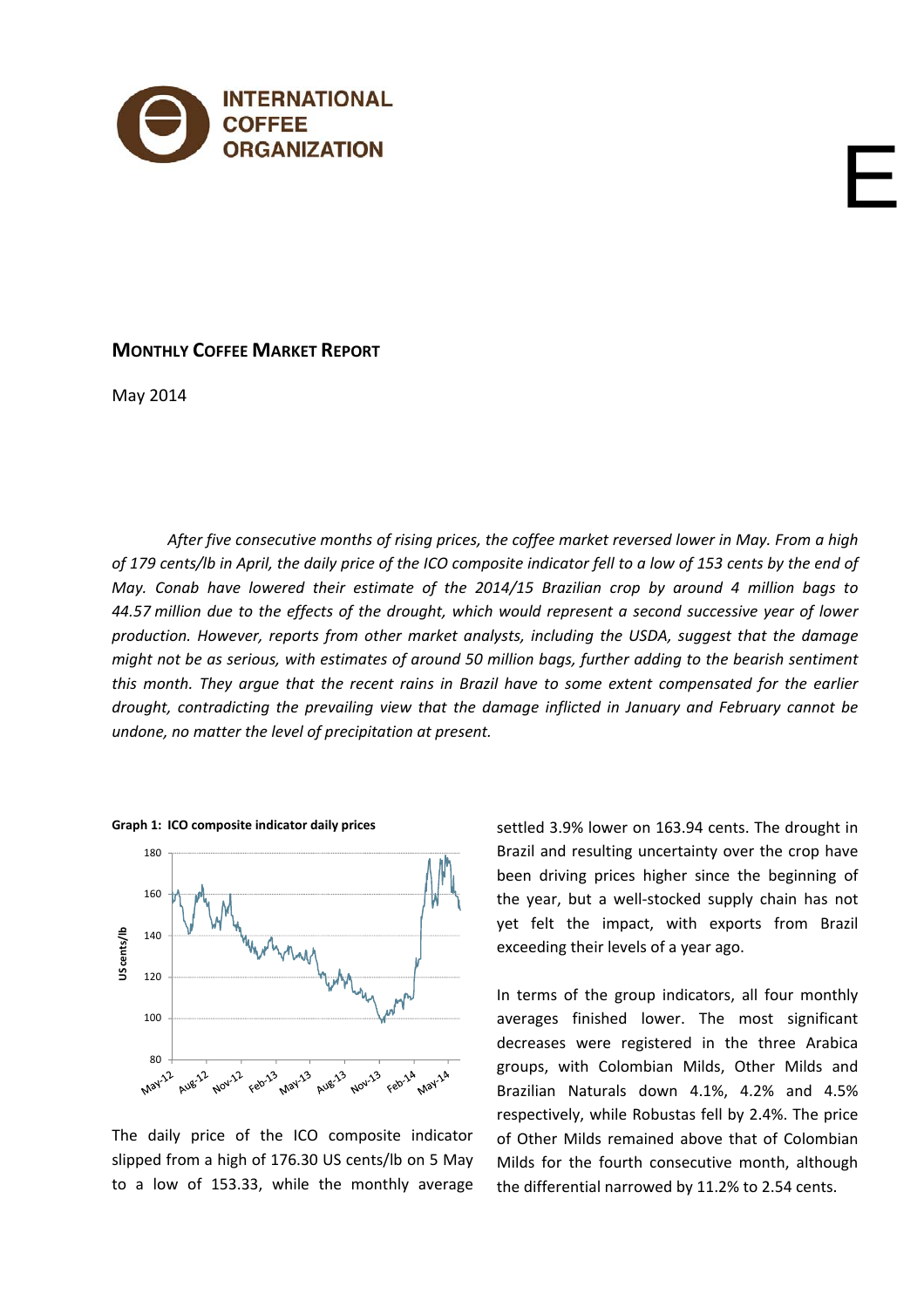

The arbitrage between the New York and London futures markets also narrowed fairly significantly, by 6.7% to 97.24 cents, but remains more than twice as wide as a year ago. The price differentials between the three Arabica group indicators and Robusta all followed a similar pattern, marginally lower than last month but still relatively high.

### **Graph 3 Arbitrage between New York and London futures markets**



In addition, the coffee market remains highly volatile, with the rolling 30‐day volatility of the ICO composite indicator price well above 10% since the beginning of February, at times exceeding 15%. Furthermore, average monthly volatility of the ICO composite indicator exceeded 10% for the fourth consecutive month for the first time in nearly twenty years, highlighting the extremely uncertain and nervous nature of the market at present. Exogenous impacts on market fundamentals, particularly climatic events, have always contributed to increased price volatility, yet it has been rare in recent years for the market to record such sustained levels of turbulence.

#### **Graph 4: Rolling 30‐day volatility of the ICO composite indicator price**



In terms of the market fundamentals, on the 15 May the Brazilian coffee authority, Conab, released an updated estimate of production in crop year 2014/15, which is revised downwards to 44.57 million bags. This is compared to the previous estimate in January of around 48.34 million bags. Production of Arabica has been lowered by over 4 million to 32.23 million bags, attributed to damage from the severe drought at the beginning of the year. In Minas Gerais, the largest producing region in the country, yields have been very badly affected by the drought, with an increased prevalence of defects, malformed and black beans, and negative consequences also expected for the 2015/16 crop.

The Robusta forecast, on the other hand, has been revised up by nearly 300,000 to 12.33 million bags, due mainly to an improvement in productivity and an increase in the area of production, particularly in Espírito Santo. The average yield for Robusta production is expected to increase from 24.1 60kg bags per hectare in 2013/14 to 27.5 in 2014/15, although some producers have reportedly recorded yields of more than 100 bags per hectare.

**Graph 2: ICO group indicator daily prices**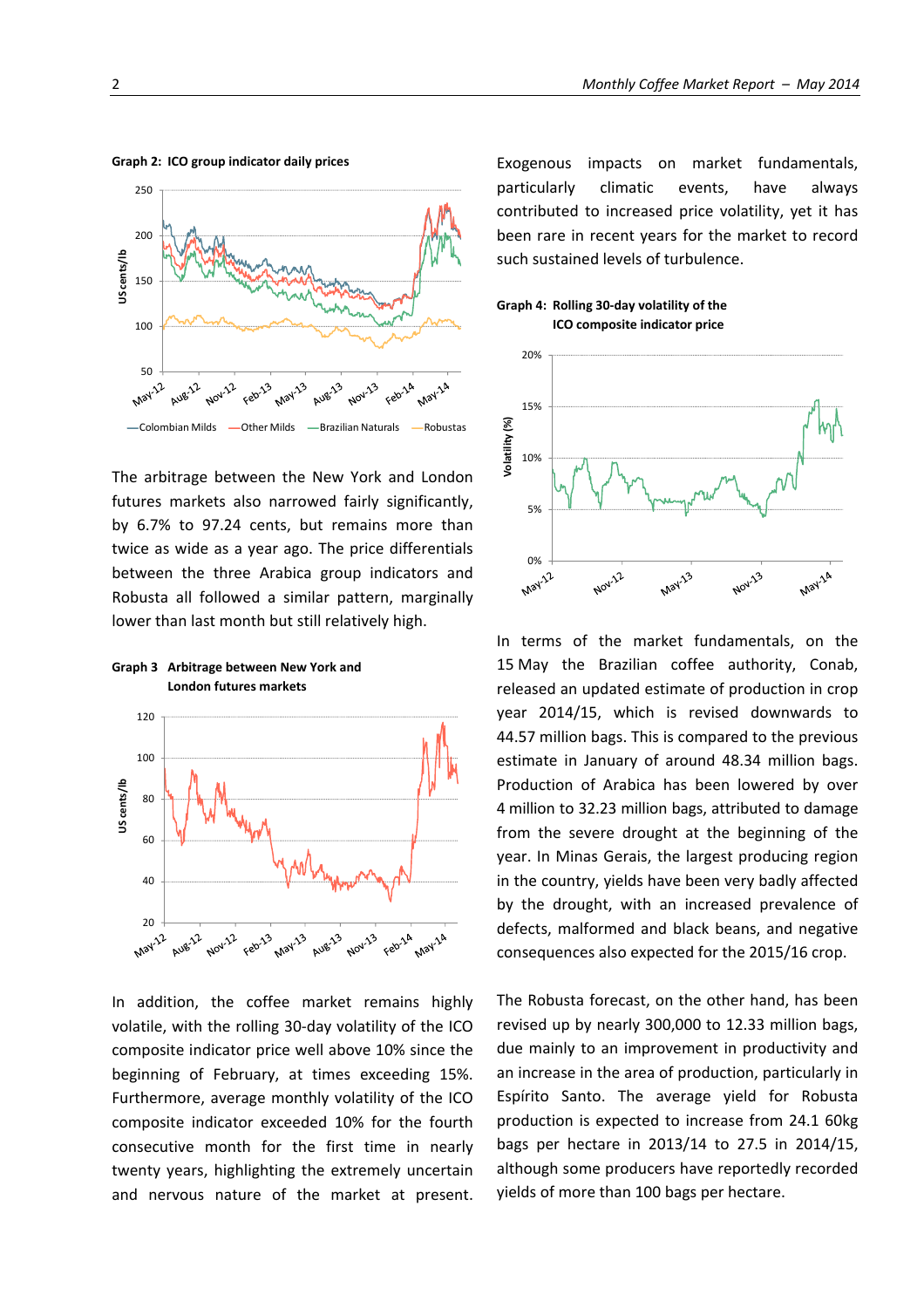**Graph 5: Arabica and Robusta production in Brazil**

As a result, total production in Brazil is now expected to decline for the second consecutive year, and there are mounting concerns over the 2015/16 crop.



Turning to Colombia, Graph 6 shows monthly production levels over the last three crop years. Production fell by 14.2% in April compared to last year, but rebounded in May by 12.1% to over 1 million bags. This brings total production for the first eight months of crop year 2013/14 to 7.9 million bags, 24.1% higher than the same period in 2012/13, meaning that Colombia is now on course to produce its largest crop in six years.



Total exports in April increased to 10.3 million bags, 4.6% higher than April last year. This increase was mostly observed in exports from Vietnam, which were estimated up 48.5% to 2.5 million bags, as well as those from Colombia (+20.2% to 824,000 bags) and Brazil (+8.9% to 3 million bags). Nevertheless, total exports for the first seven months of coffee year 2013/14 (October to April) are still 3.4% lower than last year, with significantly lower exports from Central America and Indonesia.

Certified stocks of Robusta on the London futures market have jumped significantly, more than tripling from 274,000 to 855,000 bags at the end of April. Stocks of Arabica on the New York market have been gradually falling every month since the beginning of the year, but remain relatively unchanged on around 2.9 million bags.

*Rarely have we seen a coffee market more influenced by speculation than the current one. The prevailing uncertainty surrounding the damage to the Brazilian crop presently being harvested will last for* at least another month, and with it the higher than usual volatility, with all the negative implications for *producers and consumers alike. Until more information is available, the ICO maintains its estimate of 44.57 million bags for the 2014/15 crop year as indicated by Conab.*

**Graph 6: Monthly production by Colombia**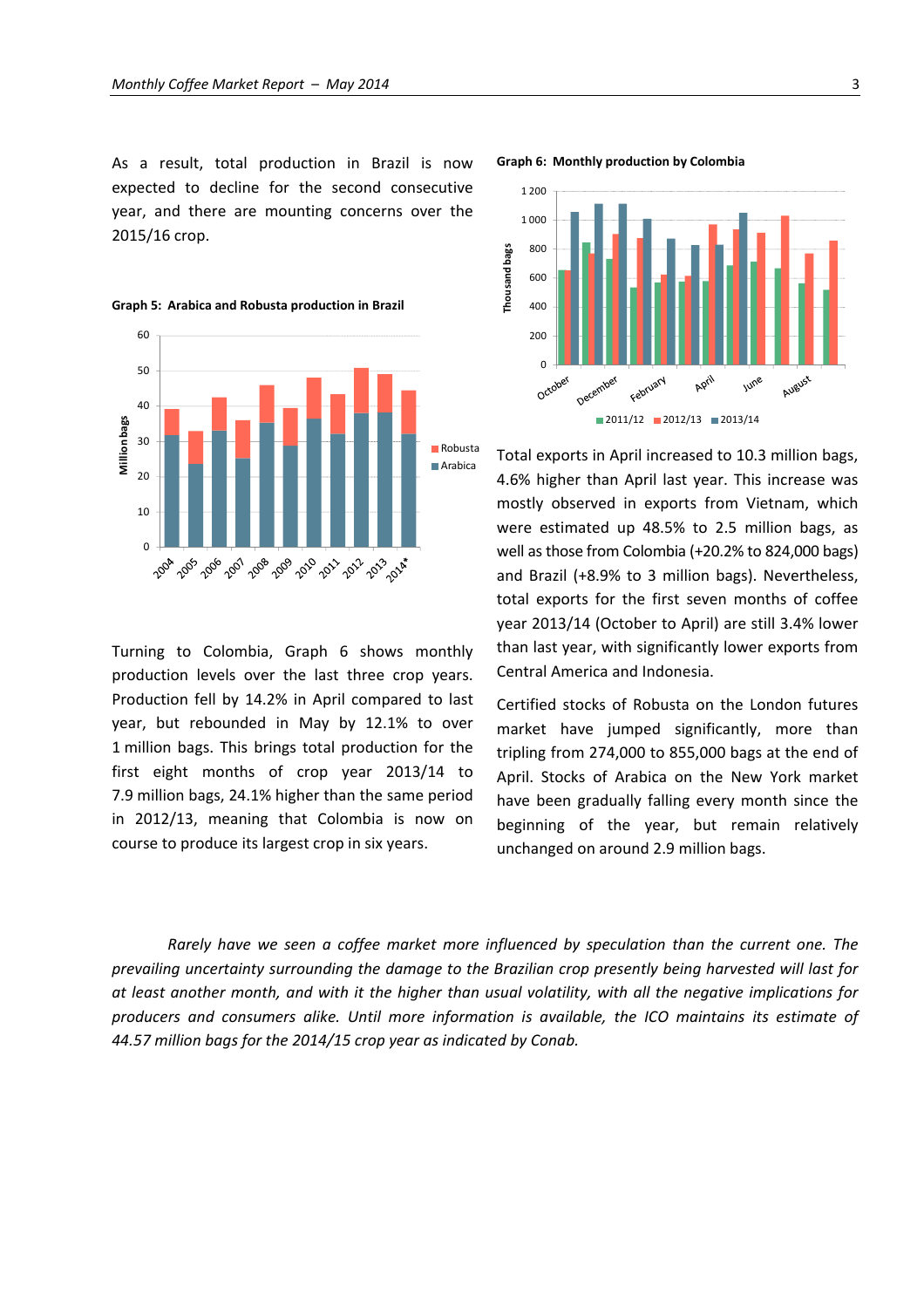| rapic 1. ICO indicator prices and ratures prices (05 cents/10) |                                     |                  |                    |                  |                 |           |         |  |  |
|----------------------------------------------------------------|-------------------------------------|------------------|--------------------|------------------|-----------------|-----------|---------|--|--|
|                                                                | <b>ICO</b>                          | <b>Colombian</b> |                    | <b>Brazilian</b> |                 |           |         |  |  |
|                                                                | <b>Composite</b>                    | <b>Milds</b>     | <b>Other Milds</b> | <b>Naturals</b>  | <b>Robustas</b> | New York* | London* |  |  |
| <b>Monthly averages</b>                                        |                                     |                  |                    |                  |                 |           |         |  |  |
| $May-13$                                                       | 126.96                              | 158.35           | 147.19             | 130.29           | 99.18           | 138.64    | 91.07   |  |  |
| Jun-13                                                         | 117.58                              | 147.55           | 138.26             | 120.01           | 90.79           | 126.37    | 81.82   |  |  |
| $Jul-13$                                                       | 118.93                              | 147.46           | 138.39             | 119.47           | 95.21           | 125.27    | 85.34   |  |  |
| Aug-13                                                         | 116.45                              | 143.26           | 135.15             | 116.81           | 94.01           | 122.31    | 84.10   |  |  |
| $Sep-13$                                                       | 111.82                              | 138.60           | 132.28             | 112.65           | 87.78           | 119.55    | 77.89   |  |  |
| $Oct-13$                                                       | 107.03                              | 133.83           | 128.70             | 109.57           | 83.70           | 117.05    | 73.47   |  |  |
| Nov-13                                                         | 100.99                              | 124.65           | 122.02             | 102.57           | 79.71           | 109.10    | 69.32   |  |  |
| Dec-13                                                         | 106.56                              | 126.54           | 125.97             | 107.40           | 87.89           | 114.12    | 76.74   |  |  |
| Jan-14                                                         | 110.75                              | 132.90           | 132.73             | 114.02           | 87.73           | 120.92    | 77.25   |  |  |
| Feb-14                                                         | 137.81                              | 172.22           | 173.64             | 148.74           | 95.90           | 156.68    | 85.12   |  |  |
| $Mar-14$                                                       | 165.03                              | 211.07           | 214.09             | 182.97           | 105.37          | 190.66    | 95.53   |  |  |
| Apr-14                                                         | 170.58                              | 220.62           | 223.48             | 190.62           | 105.55          | 200.39    | 96.12   |  |  |
| May-14                                                         | 163.94                              | 211.66           | 214.20             | 181.97           | 102.99          | 191.07    | 93.83   |  |  |
|                                                                | % change between May-14 and Apr-14  |                  |                    |                  |                 |           |         |  |  |
|                                                                | $-3.9%$                             | $-4.1%$          | $-4.2%$            | $-4.5%$          | $-2.4%$         | $-4.7%$   | $-2.4%$ |  |  |
| <b>Annual averages</b>                                         |                                     |                  |                    |                  |                 |           |         |  |  |
| 2009                                                           | 115.67                              | 177.39           | 143.81             | 115.30           | 74.56           | 128.40    | 67.69   |  |  |
| 2010                                                           | 147.24                              | 225.52           | 195.99             | 153.72           | 78.74           | 165.20    | 71.98   |  |  |
| 2011                                                           | 210.39                              | 283.84           | 271.07             | 247.62           | 109.21          | 256.36    | 101.23  |  |  |
| 2012                                                           | 156.34                              | 202.08           | 186.47             | 174.97           | 102.82          | 179.22    | 91.87   |  |  |
| 2013                                                           | 119.51                              | 147.87           | 139.53             | 122.23           | 94.16           | 129.41    | 84.45   |  |  |
|                                                                | % change between 2013 and 2012      |                  |                    |                  |                 |           |         |  |  |
|                                                                | $-23.6%$                            | $-26.8%$         | $-25.2%$           | $-30.1%$         | $-8.4%$         | $-27.8%$  | $-8.1%$ |  |  |
| Volatility (%)                                                 |                                     |                  |                    |                  |                 |           |         |  |  |
| Apr-14                                                         | 11.3                                | 13.3             | 13.0               | 14.1             | 5.6             | 17.8      | 6.3     |  |  |
| $May-14$                                                       | 10.6                                | 11.3             | 11.1               | 13.2             | 6.6             | 13.6      | 7.6     |  |  |
|                                                                | Variation between May-14 and Apr-14 |                  |                    |                  |                 |           |         |  |  |
|                                                                | $-0.6$                              | $-1.9$           | $-1.9$             | $-0.9$           | 0.9             | $-4.2$    | $1.2$   |  |  |

| Table 1: ICO indicator prices and futures prices (US cents/lb) |  |  |  |
|----------------------------------------------------------------|--|--|--|
|----------------------------------------------------------------|--|--|--|

\* Average price for  $2^{nd}$  and  $3^{rd}$  positions

# **Table 2: Price differentials (US cents/lb)**

|          | <b>Colombian</b>                   | <b>Colombian</b> | <b>Colombian</b> | <b>Other Milds</b> | <b>Other Milds</b> | <b>Brazilian</b> | New York* |
|----------|------------------------------------|------------------|------------------|--------------------|--------------------|------------------|-----------|
|          | <b>Milds</b>                       | <b>Milds</b>     | <b>Milds</b>     |                    |                    | <b>Naturals</b>  |           |
|          | <b>Other Milds</b>                 | <b>Brazilian</b> | <b>Robustas</b>  | <b>Brazilian</b>   | <b>Robustas</b>    | <b>Robustas</b>  | London*   |
|          |                                    | <b>Naturals</b>  |                  | <b>Naturals</b>    |                    |                  |           |
| $May-13$ | 11.16                              | 28.06            | 59.17            | 16.90              | 48.01              | 31.11            | 47.57     |
| $Jun-13$ | 9.29                               | 27.54            | 56.76            | 18.25              | 47.47              | 29.22            | 44.55     |
| $Jul-13$ | 9.07                               | 27.99            | 52.25            | 18.92              | 43.18              | 24.26            | 39.93     |
| Aug-13   | 8.11                               | 26.45            | 49.25            | 18.34              | 41.14              | 22.80            | 38.21     |
| $Sep-13$ | 6.32                               | 25.95            | 50.82            | 19.63              | 44.50              | 24.87            | 41.66     |
| $Oct-13$ | 5.13                               | 24.26            | 50.13            | 19.13              | 45.00              | 25.87            | 43.58     |
| $Nov-13$ | 2.63                               | 22.08            | 44.94            | 19.45              | 42.31              | 22.86            | 39.78     |
| $Dec-13$ | 0.57                               | 19.14            | 38.65            | 18.57              | 38.08              | 19.51            | 37.38     |
| Jan-14   | 0.17                               | 18.88            | 45.17            | 18.71              | 45.00              | 26.29            | 43.67     |
| $Feb-14$ | $-1.42$                            | 23.48            | 76.32            | 24.90              | 77.74              | 52.84            | 71.56     |
| $Mar-14$ | $-3.02$                            | 28.10            | 105.70           | 31.12              | 108.72             | 77.60            | 95.13     |
| Apr-14   | $-2.86$                            | 30.00            | 115.07           | 32.86              | 117.93             | 85.07            | 104.27    |
| May-14   | $-2.54$                            | 29.69            | 108.67           | 32.23              | 111.21             | 78.98            | 97.24     |
|          | % change between May-14 and Apr-14 |                  |                  |                    |                    |                  |           |
|          | $-11.2%$                           | $-1.0%$          | -5.6%            | $-1.9%$            | -5.7%              | -7.2%            | $-6.7%$   |

\* Average price for  $2^{nd}$  and  $3^{rd}$  positions